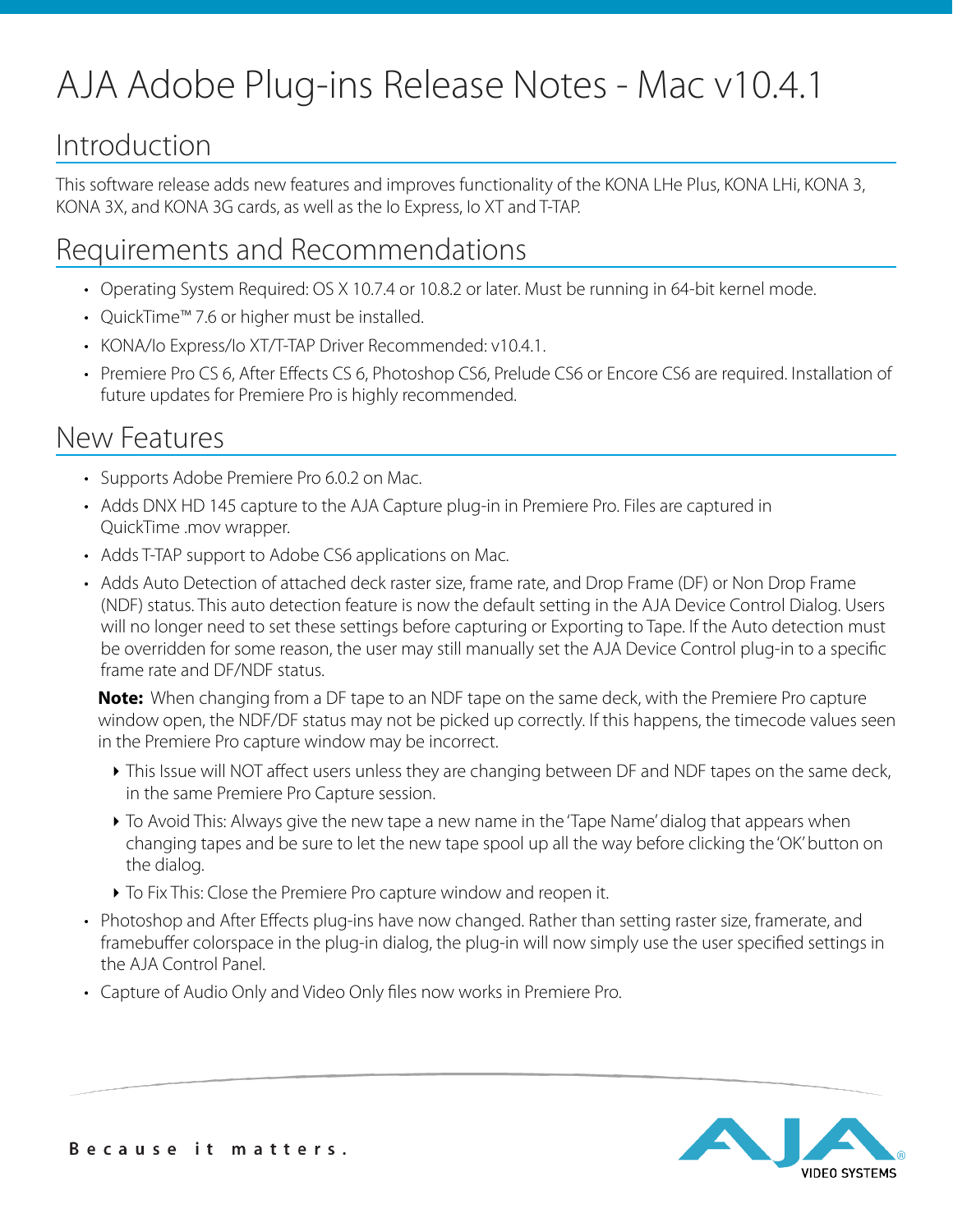- SDI Output of Closed Captioning from Premiere Pro CS 6.0.2 is now supported. Please see Adobe Premiere Pro documentation for information on using the Closed Captioning features of Premiere. For best CC performance, use 8-bit YUV setting in the Transmit settings of the AJA card.
- Dramatically increases speed of RAM preview from After Effects CS6 when using Io Express from around 6fps to RT in 8-bit YUV output mode and very near RT in 10-bit YUV mode when working in a 1080i29.97 comp. 10-bit YUV mode should be real-time in 1080 comps with lower framerates.

#### Improvements

- Fixes issue with SD DV 16x9 sequences and clips being output from the AJA hardware incorrectly letterboxed from Premiere Pro.
- Mapping of audio output is now working in the Premiere Pro Audio Mapping preferences.
- Use of the 'Match Sequence' mode in the AJA Transmit plug-in will now honor the AJA Control Panel P/PsF format settings. For example, the default 'Progressive Format' mode of the AJA control panel is 'use PsF formats'. When a user starts a progressive sequence in Premiere Pro, the AJA Transmit plug-in will match the resolution and framerate of the sequence, and will output progressive segmented frames over the SDI output. If a user instead selects 'use P formats' in the AJA Control Panel, the Premiere Pro output will be true progressive rather than progressive segmented frame.
- Added user message in the Premiere Pro Export to Tape dialog to indicate when no deck is online.
- Fixes issue with audio being lost.
- Fixes issue with Video + Key (V+K) output functionality in After Effects and Photoshop CS6 when using KONA 3, KONA 3G, and Io XT.
- Fixes issue where After Effects CS6 crashes on shut down when using AJA After Effects plug-in.
- Fixes issue where true 24fps (as opposed to 23.98) captures having incorrect timecode in them.
- Fixes issue with inability to capture RGB formats using Io XT in Premiere Pro.
- Fixes issue up-converting while capturing from analog inputs on KONA LHi in Premiere Pro.
- Fixes issue where batch captured clips will be intermittently off by 1 frame.
- Fixes issue capturing 8-bit RGBA QuickTime files in Premiere Pro.
- Fixes issue with last frame of QuickTime files captured during down-conversion using AJA hardware in Premiere Pro.
- Fixes issue where After Effects CS6 has bad output from KONA cards when YUV preview modes are selected for KONA.
- Fixes issue with audio output to AJA hardware being lost when using JKL keys in Premiere Pro.
- Fixes issue with Export to Tape cancellation causing failure in subsequent Export to Tape attempts in Premiere Pro.
- Fixes issue with In-to-Out captures and batch captures in Premiere Pro when capturing from a Ki Pro.
- Fixes issue where capture resolution must match sequence/timeline resolution in Premiere Pro. The AJA Capture plug-in for Premiere Pro will now lock to any resolution of video regardless of the resolution of the project sequences.
- Fixes issue where changing the timebase in the AJA Device Control dialog causes capture failure.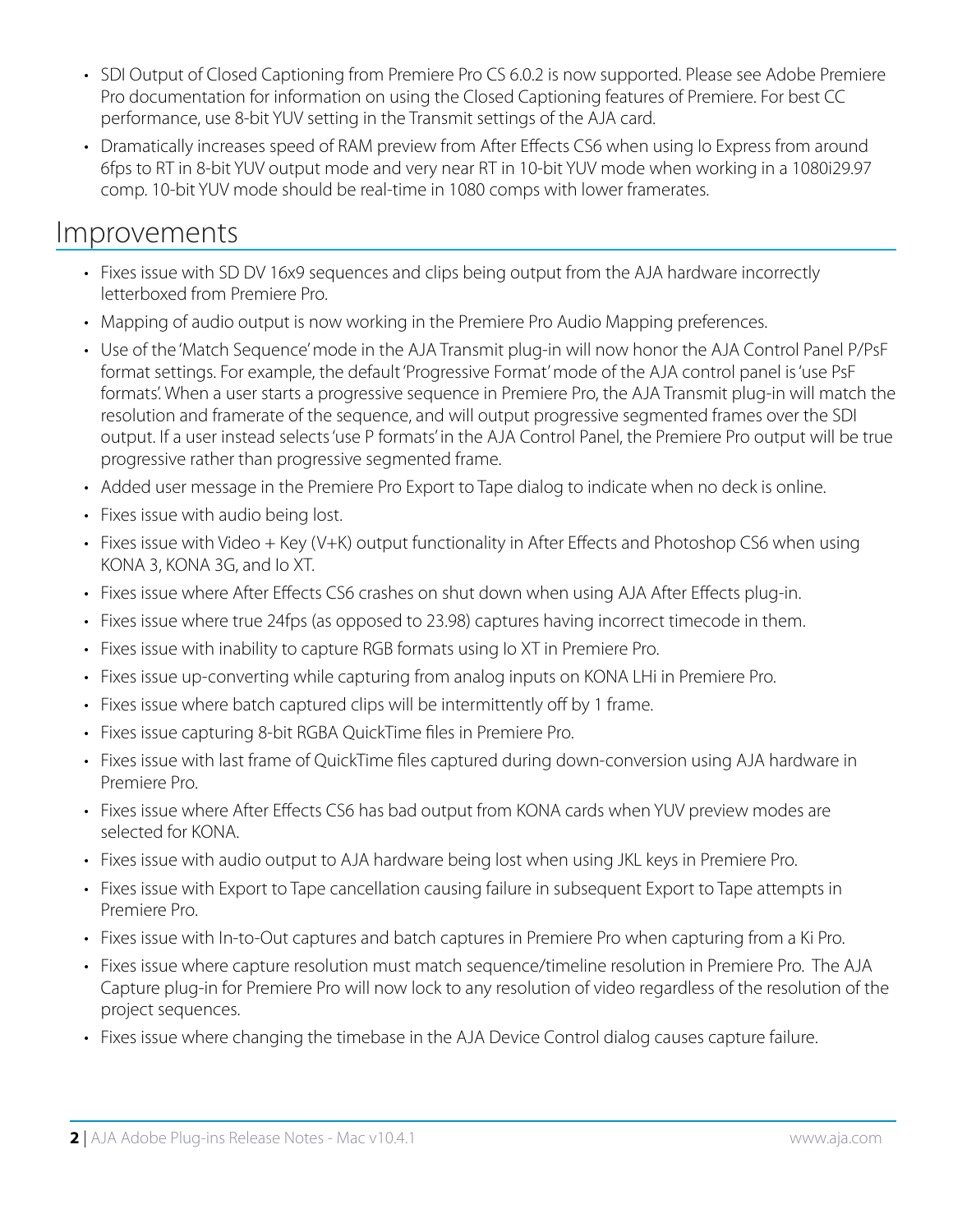- Fixes issues where Export to Tape using most Panasonic decks will fail intermittently.
- Fixes issues where Export to Tape using more than two audio tracks only arms tracks one and two on the deck, causing only two tracks to be laid down on the tape.
- Fixes issue where clicking on the timeline while playing footage in the Source Monitor, in Premiere Pro 6.0.2 or 6.0.3 causes a crash.
- Fixes issue where dragging the CTI in the timeline while the timeline is already playing can cause loss of audio.
- Fixes issue with desktop preview failure in Premiere Pro capture window when capturing with Io XT.
- Fixes issue with After Effects and Photoshop output having incorrect colors.
- Changed Default Device control Preroll to 3 seconds.
- Fixes issue where leaving AJA Photoshop Export dialog open causes 100% usage of one processor core.

#### Known Issues and Limitations

- 'System Sleep' should not be used with KONA and Io devices. Sleep modes should be disabled in the operating system settings.
- AJA KONA and Io Core Audio drivers are not used in Premiere Pro. The Core Audio driver will show up in the Premiere Pro Audio Hardware selector, but users should instead select the Premiere Pro default audio device. If the Core Audio driver is selected, some audio problems may occur. See the the AJA Adobe Plugins manual for more information on setting up the audio output in Premiere Pro.
- Io Express currently is not recommended for use in Windows with an Apple MacBook Pro 8.2 or earlier using Bootcamp. Io Express will work in an Apple Mac Pro tower, or in a MacBook Pro 8.3 with Windows and Bootcamp.
- Timecode is not stored in crash captured clips when the timecode source is RS-422. If this is required, use embedded timecode instead of RS-422 timecode.
- Variable frame rates (VFR) with pull down added are not adjusted for timecode.
- 'Crash Capture' and 'Print to Video' will work on Varicam frame rates over HD- SDI, but 'Insert Edit', 'In/Out Capture', and 'Batch Capture' will not.
- When insert editing on Panasonic decks, destructive edits may occur too early on the tape. In order to avoid this, be sure that menu item 202 "ID SEL" is set to "OTHER".
- Preroll shorter than 3 seconds is not recommended for use with any deck, for capture or layback.
- Premiere Pro defaults to 'Display First Field' in its monitor wing menus. If interlacing issues appear on the output of AJA hardware, try changing this setting to 'Display Both Fields'.
- When changing from a DF tape to an NDF tape on the same deck, with the Premiere Pro capture window open, the NDF/DF status may not be picked up correctly. If this happens, the timecode values seen in the Premiere Pro capture window may be incorrect.
	- ‣ This Issue will NOT affect users unless they are changing between DF and NDF tapes on the same deck, in the same Premiere Pro Capture session.
	- ‣ To Avoid This: Always give the new tape a new name in the 'Tape Name' dialog that appears when changing tapes and be sure to let the new tape spool up all the way before clicking the 'OK' button on the dialog.